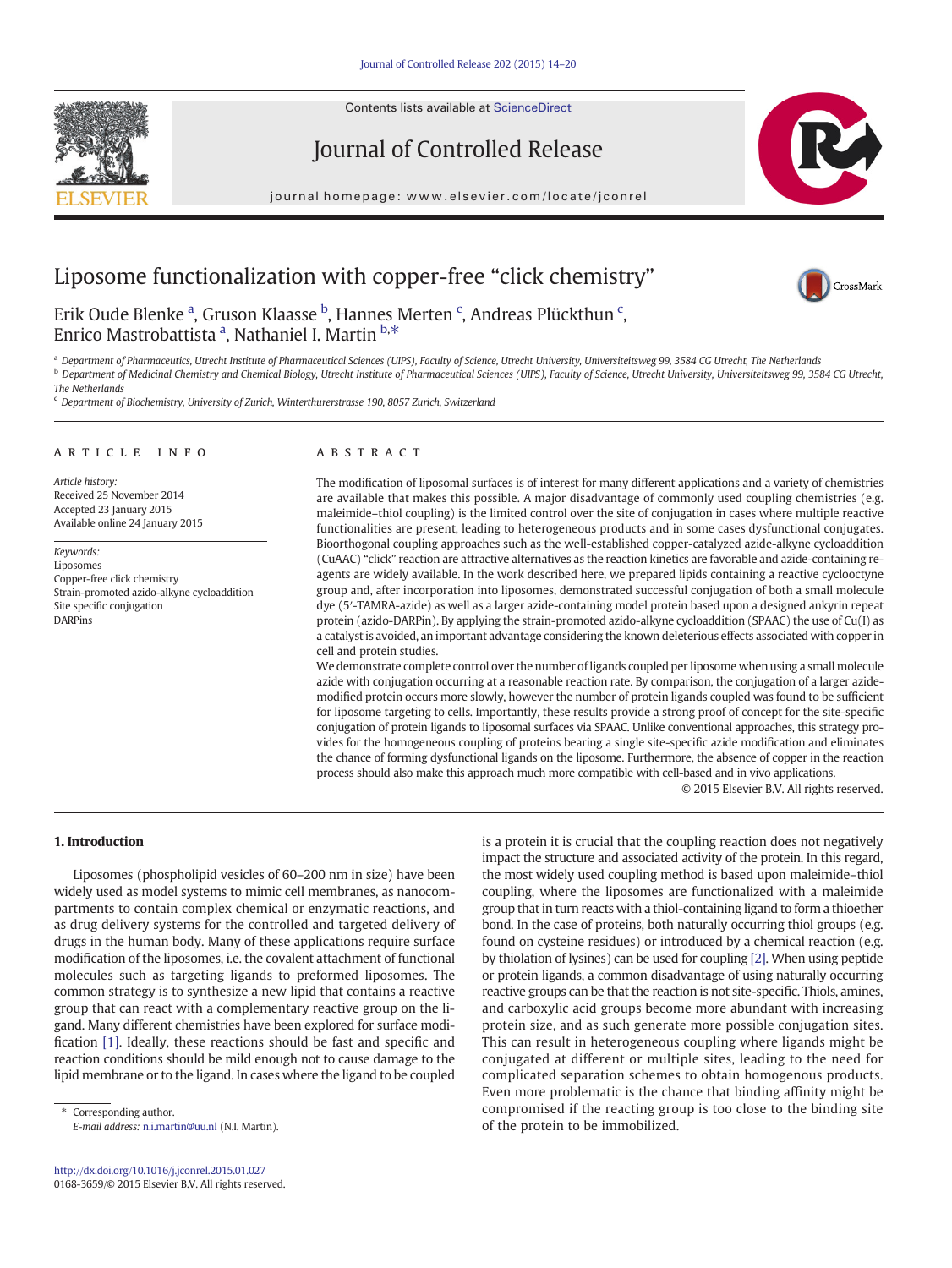Site-specific conjugation can be achieved by employing bioorthogonal coupling reactions such as 'click-chemistry' approaches. In this regard the Cu(I)-catalyzed reaction between an azide and an alkyne is fast and efficient and allows homogeneous and sitespecific conjugation because the reactive groups can be introduced at a site of choice. The Cu(I)-catalyzed azide-alkyne  $[3 + 2]$  cycloaddition (CuAAC) was first applied in the context of liposomes by the group of Schuber who employed an alkyne-modified lipid to couple an azido-modified mannose ligand [\[3\]](#page-5-0). The use of the required copper catalyst however, is a limitation as it is known to be toxic to cells and can interfere with protein activity [\[4\]](#page-5-0). An alternative is the Staudinger ligation, in which a phosphine group reacts with the azide to form an amide bond [\[5\]](#page-5-0). This was also used for liposome functionalization [\[6\]](#page-5-0) but the kinetics of this reaction are slow and the phosphine group is prone to oxidation [\[7\]](#page-5-0). As an alternative meant to address these limitations, the strain-promoted azido-alkyne cycloaddition (SPAAC) has been developed. In SPAAC ligations a ring-strained alkyne is reactive enough to lead to spontaneous addition with an azide, a process that eliminates the need for a toxic metal catalyst and with faster reaction kinetics [\[8\].](#page-5-0) Importantly, the in vivo compatibility and bio-orthogonality of copper-free SPAAC ligations have also been successfully demonstrated inside living organisms [\[9,10\]](#page-5-0).

In the present work we describe the preparation of two different lipids that contain a reactive bicyclo[6.1.0]nonyne (BCN) cyclooctyne group [\[11\]](#page-5-0) capable of "clicking" with a variety of azide-containing ligands (Fig. 1). Both small and large (bio)molecules containing azides are readily available and methods to introduce the azide functionality into peptides or proteins are numerous [\[12\].](#page-6-0) Azide incorporation can be performed after protein expression using standard labeling approaches [\[13\]](#page-6-0). Alternatively, azide-containing amino acids can be specifically introduced during protein biosynthesis, allowing for complete control over the location of the azide [\[14](#page-6-0)–17]. We demonstrate here the incorporation of our new BCN-lipids into the bilayer of liposomes followed by the successful coupling of both azide-containing small molecule ligands and recombinantly expressed proteins at the liposomal surface.

#### 2. Materials and method

#### 2.1. Chemicals

Dioleoylphosphatidylcholine (DOPC), dioleoylphosphatidylethanolamine (DOPE), and L-α-phosphatidylethanolamine-N-(lissamine rhodamine B sulfonyl) (Rho-PE) were from Avanti Polar Lipids (Alabaster, AL, USA). (1R,8S,9s)-bicyclo[6.1.0]non-4-yn-9-ylmethyl succinimidyl carbonate was from SynAffix BV, (Oss, The Netherlands) dioctadecylamine, cholesterol, calcein and Triton X-100 were from Sigma-Aldrich (St. Louis, MO, USA). 5-Carboxytetramethylrhodamine-PEG3-Azide (5-TAMRA-PEG3- Azide) was from Baseclick GmbH (Tutzing, Germany).

#### 2.2. Synthesis of lipid-BCN conjugates 1 and 2

DOPE-BCN conjugate (1): (2R)-3-(((2-(((((1R,8S,9s)-bicyclo[6.1.0] non-4-yn-9-yl)methoxy)carbonyl)amino)ethoxy)(hydroxy)phosphoryl) oxy)propane-1,2-diyl dioleate.

(1R,8S,9s)-bicyclo[6.1.0]non-4-yn-9-ylmethyl succinimidyl carbonate (50 mg, 0.17 mmol) was dissolved in 6 ml dry  $CH_2Cl_2$  which was then added to a solution of 1,2-dioleoyl-sn-glycero-3-phosphoethanolamine (DOPE) (127 mg, 0.17 mmol) in 4 ml dry  $CH_2Cl_2$ . NEt<sub>3</sub> (78 μl, 0.55 mmol) was added and the solution was left stirring overnight. The product was purified directly by column chromatography (95:5  $CH<sub>2</sub>Cl<sub>2</sub>/MeOH$ ) to yield the product as a colorless oil (114 mg, 73%). Analytical data: <sup>1</sup>H NMR (400 MHz, CDCl<sub>3</sub>) δ 9.35 (bs, 2H), 5.82 (s, 1H), 5.31 (m, 3H), 5.18 (m, 1H), 4.36 (dd, 2H), 4.11 (m, 3H), 3.92 (m, 4H), 3.57 (m, 1H), 3.38 (d, 2H), 3.07 (q, 6H), 2.62 (s, 4H), 2.23 (m, 8H), 1.97 (q, 6H), 1.26 (m, 38H, should be 40H), 0.84 (m, 6H); 13C NMR (75 MHz, CDCl3) δ 173.57, 130.00, 129.62, 129.59, 98.74, 62.68, 34.19, 34.01, 31.89, 29.75, 29.53, 29.31, 29.24, 29.22, 29.18, 29.15, 27.22, 24.90, 24.83, 22.67, 21.41, 20.15, 14.11; HRMS (ESI) calcd for  $C_{52}H_{89}NO_{10}P$  [M-H]<sup>-</sup> 918.6224 found 918.6198.

Dioctadecylamine-BCN conjugate (2): ((1R,8S,9s)-bicyclo[6.1.0] non-4-yn-9-yl)methyl (15-octadecyl-10,14-dioxo-3,6-dioxa-9,15 diazatritriacontyl)carbamate.

BCN-POE<sub>3</sub>-NH-C(O)CH<sub>2</sub>CH<sub>2</sub>CH<sub>2</sub>C(O)OSu (100 mg, 0.186 mmol) was dissolved in 6 ml dry  $CH<sub>2</sub>Cl<sub>2</sub>$  which was then added to a suspension of dioctadecylamine (100 mg, 0.192 mmol) in 4 ml dry  $CH_2Cl_2$ . Et<sub>3</sub>N (78 μl, 0.55 mmol) was added and over 2 h the solution became homogenous. The solution was left to stir after which the product was purified directly by column chromatography (95:5 EtOAc:MeOH) resulted in a colorless oil (152 mg, 87%).

Analytical data:  $R_f$  0.25 (95:5 EtOAc/MeOH);  $^1$ H NMR (300 MHz, CDCl3) δ 6.38 (s, 1H), 5.40 (s, 1H), 4.16 (d, 2H), 3.61 (bs, 4H), 3.56 (q, 5H), 3.41 (m, 5H), 3.27 (t, 2H), 3.19 (t, 2H) 2.37 (t, 2H), 2.25 (m, 8H), 1.95 (t, 2H), 1.26 (bs, 80H, should be 72), 0.88 (m, 8H); <sup>13</sup>C NMR (75 MHz, D2O) δ 170.27, 169.30, 154.24, 96.18, 67.62, 67.52, 67.30, 60.09, 45.39, 43.36, 38.17, 36.53, 33.18, 29.32, 27.10, 27.06, 26.98, 26.86, 26.79, 26.76, 26.54, 26.46, 25.23, 24.50, 24.33, 20.09, 20.05, 19.00, 18.82, 17.52, 15.20, 11.51; HRMS (ESI) calcd for  $C_{58}H_{108}N_3O_6$  $[M + H]$ <sup>+</sup> 942.8232 found 942.8257.

#### 2.3. Liposome preparation

Lipid stock solutions were prepared in ethanol and combined in a round bottom flask in a DOPC/DOPE/cholesterol/BCN-lipid ratio of 49/ 25/25/1. Labeled liposomes for flow cytometry were made by adding 0.2 mol% of Rho-PE. After removal of organic solvent with a rotary vacuum pump the resulting lipid film was flushed with nitrogen. Liposomes were formed by hydration of the lipid film with Hepes buffered saline (HBS; 10 mM Hepes, 145 mM NaCl, pH 7.4) to a final concentration of 50 mM total lipid (TL). The size of the liposomes was reduced by



Fig. 1. Structures of BCN-lipid conjugates 1 and 2 prepared for incorporation into liposomes allowing for modification with azides via SPAAC.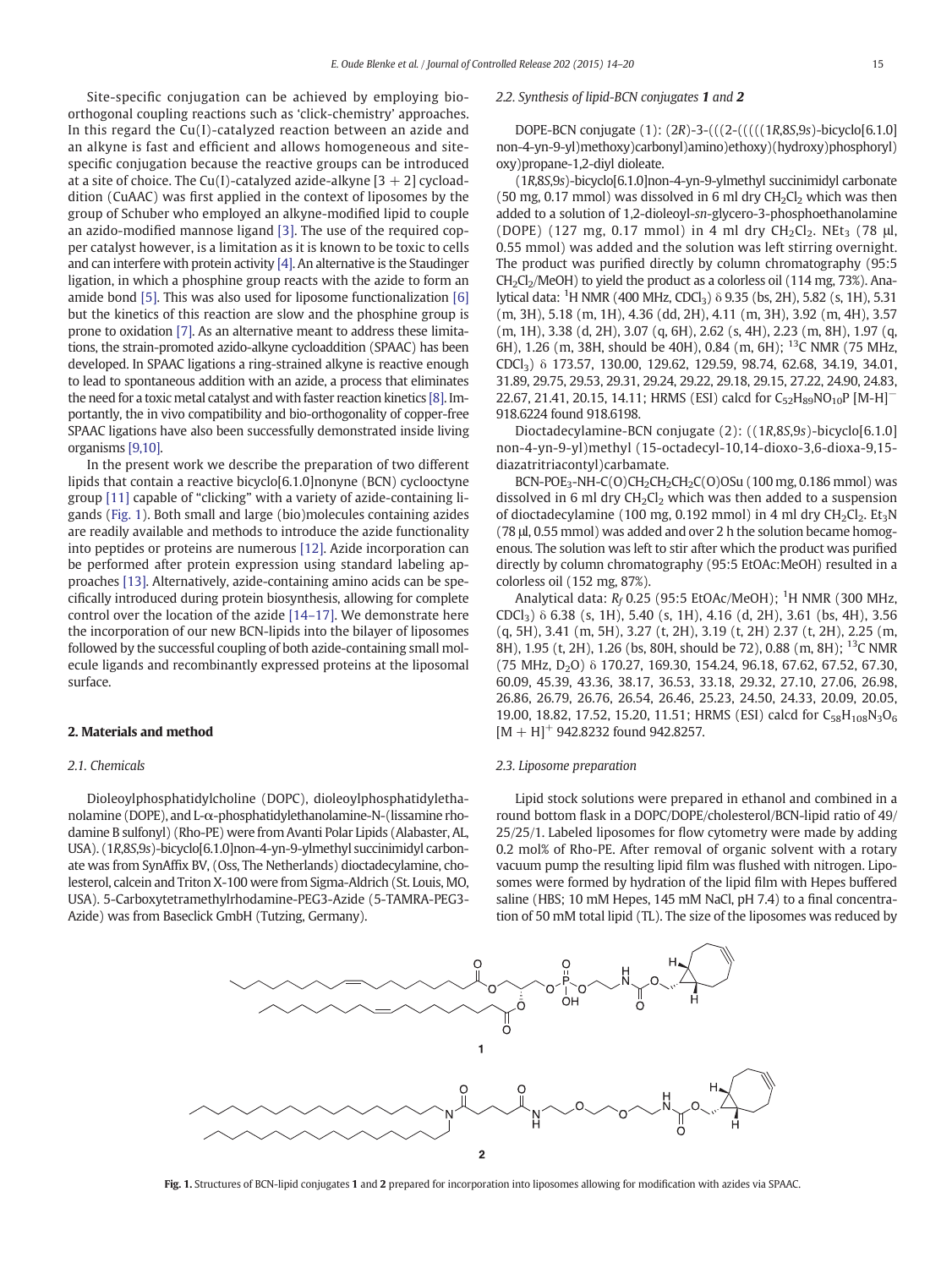## <span id="page-2-0"></span>Table 1

Size and charge characteristics of the different formulations.

| Formulation<br>Size $(\mu m)$                                                                                                                                            | PDI                                 | Zeta potential (mV)                                                            |
|--------------------------------------------------------------------------------------------------------------------------------------------------------------------------|-------------------------------------|--------------------------------------------------------------------------------|
| No anchor<br>$0.12 + 0.03$<br>Unfunctionalized<br>$0.12 + 0.03$<br>10:1 TAMRA-dye (0.1%)<br>$0.12 + 0.03$<br>Ac2 DARPin<br>$0.12 + 0.04$<br>Off7 DARPin<br>$0.12 + 0.03$ | 0.09<br>0.08<br>0.08<br>0.1<br>0.09 | $-3.5 + 0.2$<br>$-3.1 + 0.1$<br>$-4.4 + 0.2$<br>$-16.6 + 0.6$<br>$-17.0 + 0.4$ |

extruding at least 20 times using a Lipex™ Extruder (Northern Lipids, Burnaby, BC, Canada) through polycarbonate membranes with a final pore size of 100 nm (Nuclepore, Pleasanton, CA, USA). Liposomes were then incubated with 5-TAMRA-PEG3-Azide (Baseclick, Tutzing, Germany) in methanol in a 10:1 ratio of BCN-lipid:azide unless stated otherwise (this 10:1 ratio is corrected for the amount of BCN-lipid facing the inside of the liposome and as such is not available for coupling). The final methanol concentrations added to the liposomes were less than 0.25% (v/v).

### 2.4. Azido-DARPin conjugation to liposomes

To serve as an azide-containing model protein, a designed ankyrin repeat protein (azido-DARPin) was employed. EpCAM targeting DARPin 'Ac2' and Maltose Binding Protein (MBP) targeting control DARPin 'Off7' were expressed as previously described [\[18,19\]](#page-6-0) where azido-homoalanine was incorporated at the N-terminus instead of the initiator methionine and no cysteine functionality was introduced.

After preparation, liposomes were incubated overnight with azido-DARPin solutions in PBS, in BCN-lipid:azide ratios ranging from 100:1 to 5:1. After incubation, liposomes were ultracentrifuged at 55,000 rpm and resuspended three times, to wash away unconjugated protein. The total amount of phosphate in the resuspended samples was compared to an uncentrifuged sample to calculate the dilution and loss of sample between runs.

#### 2.5. Liposome characterization

The total phosphate content of the liposome formulations was determined according to the method of Rouser et al. [\[20\]](#page-6-0) with sodium biphosphate as a standard after destruction of the phospholipids with perchloric acid (PCA) and heating at 180 °C. The mean particle size and the polydispersity index were measured by dynamic light scattering, using a Malvern CGS-3 multiangle goniometer with He–Ne laser source ( $\lambda = 632.8$  nm, 22 mW output power) under an angle of 90 $^{\circ}$ (Malvern Instruments, Malvern, UK). The zeta-potential of the liposomes was measured using laser Doppler electrophoresis on a Zetasizer Nano-Z (Malvern Instruments) with samples dispersed in 10 mM Hepes buffer pH 7.4 (no added salts).

#### 2.6. Coupling quantification by UPLC

Quantification of the coupling was done with a Waters Acquity UPLC System (Waters Corporation, Milford, MA, USA) with PDA and FLR detectors on a BEH300 C18 1.7 μm column. The gradient mobile phase at a flow rate of 0.25 ml/min was changed from 100% solvent A (Acetonitrile:  $H_2O$  5:95 with 0.1% PCA) to 100% solvent B (Acetonitrile with 0.1% PCA) in 5 min and ran on solvent B for 2 additional minutes.

UV detection with the PDA detector was done on 210 nm and the FLR detector was used at 545/575 for the 5-TAMRA containing samples. Free ligand had a retention time of 2–3 min whereas conjugated ligand eluted at the end of the chromatogram with the liposomes. Peaks in the FLR channel were integrated and AUCs were used to calculate the ratio of coupled/uncoupled.

#### 2.7. SDS-PAGE and Western blotting

All liposome samples were diluted to a concentration of 2 mM phospholipids as this was found to be the highest amount of lipid that could be loaded without interfering with the electrophoresis of the protein on SDS-PAGE. The DARPin stock solution was diluted to concentrations equaling 100%, 75%, 50%, 40%, 30%, 20% and 10% of the total added amounts of protein in each of the liposome samples (20:1 ratio, 10:1 ratio, 5:1 ratio).

Samples were mixed with reducing loading buffer and run on Bolt® 4–12% Bis-Tris gels (Life Technologies, Carlsbad, CA, USA) and then electrotransferred to a nitrocellulose membrane using the iBlot Dry Blotting system (Life Technologies). The membrane was blocked with 5% BSA in TBS–0.1% Tween 20 (TBS-T) for 1 h at RT and then stained overnight at 4 °C with a mouse anti-polyhistidine tag monoclonal antibody (CLANT227, Cedar Lane Technologies, Burlington, Ontario, Canada) diluted 1:1000 in 5% BSA in TBS-T. After washing with TBS-T the membrane was incubated with goat anti-mouse IgG  $(H + L)$  with HRP conjugate (#31430 Pierce Antibodies) diluted 1:2000 in 5% BSA in TBS-T. After washing, protein bands were visualized with SuperSignal West Femto Chemiluminescent Substrate (Thermo Scientific) and detected using a Gel Doc Imaging system equipped with a XRS camera and Quantity One analysis software (Bio-Rad). Coupling efficiency was determined based on band intensity, as quantified with ImageJ software (v1.48 for Windows PC).

#### 2.8. Flow cytometry

HT29 cells were cultured in Dulbecco's Modified Eagle's Medium with high glucose (Sigma-Aldrich) containing 4.5 g/L D-dextrose and 4 mM L-glutamine supplemented with  $10\%$  ( $v/v$ ) fetal bovine serum (Sigma-Aldrich) at 37 °C in a humidified atmosphere containing 5% CO2. Cells were regularly tested negative for mycoplasma.



Fig. 2. Reaction kinetics of 5'-TAMRA-azide to the liposomes. A: Initial comparison of both anchors, 1% functional lipid incorporated in 5 mM total phospholipids. B: 1% of Lipid 2 incorporated in 50 mM total phospholipids.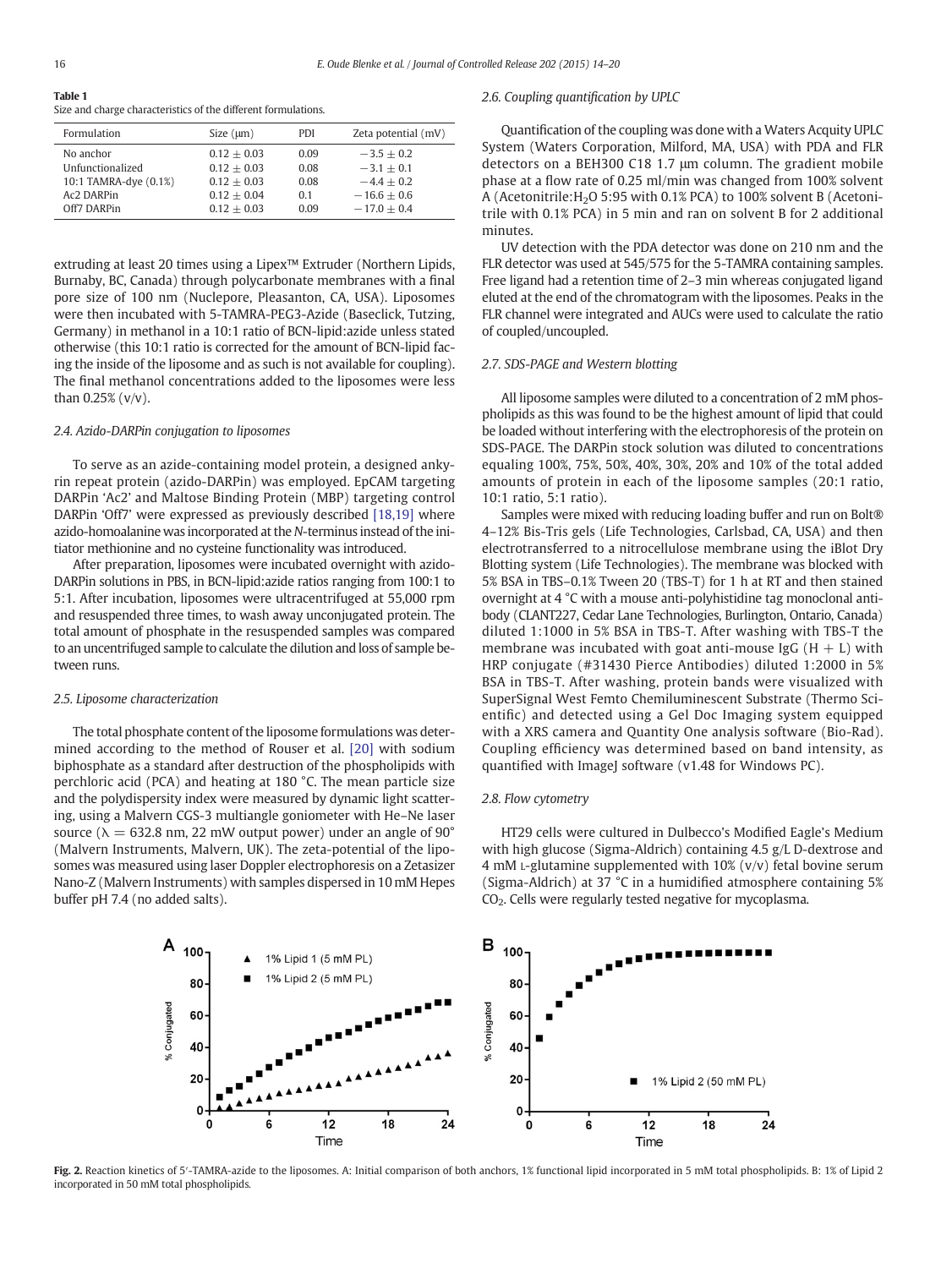<span id="page-3-0"></span>Cells were harvested and seeded at 50.000 cells/well in a roundbottom 96-well plate. Rho-labeled liposomes with and without EpCAM targeting DARPin (Ac2) or with MBP-targeting control DARPin (Off7) were added to the wells in triplicate in a final concentration of 7.8125 μm–1 mM total lipid and incubated in the dark at 4 °C.

For the experiment varying the ligand density, Rho-labeled liposomes with targeting DARPin (Ac2) densities of 0.01%–0.2% were added to the wells in triplicate at a fixed final concentration of 0.5 μm or 0.25 μm total lipid and incubated in the dark at 4 °C.

After incubation cells were washed three times with 0.3% BSA in PBS and fixed with a final concentration of 2.5% formalin (from a 10% Neutral Buffered Formalin Solution, Sigma-Aldrich). The mean rhodamine fluorescence intensity was measured with a BD FACSCanto II (Becton & Dickinson, Mountain View, CA, USA) and 10.000 events per well were acquired. Data was analyzed with BD FACSDiva™ software. Histogram overlays were made manually in Photoshop CS6 (Adobe) using the Diva-Fit method [\[21\].](#page-6-0)

#### 2.9. Calcein leakage

To show that the incorporation of the anchor or that the conditions of the click reaction itself do not damage or cause leakage of the membrane, the leakage of calcein from the liposomes was measured. Liposomes were loaded with 75 mM calcein, which is quenched in this concentration, creating a low baseline signal. When calcein leaks out, it is diluted over the large exterior volume. A further dilution step assures that leaked calcein concentration is in the linear range. Leakage was monitored in the presence and absence of the 5′-TAMRA-azide in 10:1 ratio (BCN-lipid:azide). Liposomes with and without the anchor were also compared, as well as the influence of incubation at 4 °C or at room temperature. Samples were taken at  $t = 0$ ,  $t = 1$ ,  $t = 2$ ,  $t =$ 4,  $t = 8$ ,  $t = 12$  and  $t = 24$  h and calcein fluorescence was measured at 485/520 nm. Leakage was expressed as percentages using the formula

$$
Leakage\ (\%) = \frac{signal(t)-signal\ (0)}{signal(\ max)-signal(0)}
$$

where the maximum signal was obtained by the solubilization of the liposomes using 0.5% final concentration of Triton X-100. Samples were diluted before measuring to a concentration where Triton X-100 did not interfere with the fluorescence detection.

#### 3. Results and discussion

#### 3.1. Liposome characterization

Several liposome formulations bearing different surface modifications were examined. Preliminary comparison of the two BCN-lipid conjugates revealed little difference in the ease of incorporation into liposomes. We did, however, observe slightly better azide coupling efficiency with compound 2 and for this reason employed this BCN-lipid in all subsequent experiments. The optimal liposome composition was found to consist of a mixture of DOPC/DOPE/cholesterol in a ratio of 50/25/25 with and without 1% of BCN-lipid 2. Extrusion through 0.1 μm membranes typically produced vesicles of 0.12 μm in diameter and a polydispersity of  $<$ 0.1. While the incorporation of 1% of the BCN-lipid did not change the characteristics of the vesicles, the incorporation of 5% of the synthetic lipid did increase the size and polydispersity slightly (data not shown). Measurements of the zeta-potential showed that the liposomes are neutral when unfunctionalized and acquire a negative charge when the DARPins are conjugated. This change was expected as the liposome surfaces here used are not PEGylated and protein conjugation thus has a significant influence on charge. See [Table 1.](#page-2-0)

#### Table 2

BCN-lipid:azide ratios used for conjugation to the small molecule azide-dye. Corresponding numbers of ligand per liposome are listed in the third row. Numbers in parentheses are theoretical, as conjugation was not complete in these ratios.

| Azide: BCN ratio                                         | 0.01 | 0.02 | $0.04$ 0.10 |    | 0.20 | 0.40                                       | 1.00         | 2.00         |
|----------------------------------------------------------|------|------|-------------|----|------|--------------------------------------------|--------------|--------------|
| % azide conjugated<br>Ligands conjugated per<br>liposome | .5   | 10   | 20          | 50 |      | 100% 100% 100% 100% 100% >95%<br>100 (200) | 50%<br>(500) | 25%<br>(500) |

#### 3.2. Coupling efficiency of small molecule azide-dye

To investigate the coupling efficiency of the SPAAC ligation a commercially available 5′-TAMRA-azide dye was coupled the liposomes. Using fluorescence detection, this dye could be readily detected with high accuracy without interference from any of the other components. As expected, the retention time of the TAMRA dye–lipid conjugate increased relative to the azide dye starting material as evidenced by a shifting of the peak to the later end of the UPLC chromatogram. Integration of the peak areas for signals corresponding to the conjugated and unconjugated species were used to calculate the conjugated/unconjugated ratio.

The synthetic BCN-lipids 1 and 2 were compared in a low liposome concentration (5 mM total lipid) to investigate the reaction kinetics of each when coupling to the 5′-TAMRA-azide at 10:1 BCN-lipid:azide ratio. At these concentrations, the conjugation was not complete after 24 h, but the reaction rate when using lipid 2 was significantly faster than for lipid 1 (see [Fig. 2A](#page-2-0)). The difference in reaction rate may be due to a difference in the length of the spacer unit. In BCN-lipid 1, the reactive cyclooctyne unit is conjugated directly to the phosphate headgroup, whereas lipid 2 contains a longer spacer making the reactive group more mobile and less prone to steric hindrance at the liposomal membrane surface.

Because of the favorable coupling kinetics we chose to continue exclusively with BCN-lipid 2 for further characterization. When the total lipid concentration was increased to 50 mM total lipid, reaction kinetics dramatically increased to ~75% conversion after 4 h and conjugation was essentially complete after overnight incubation [\(Fig. 2](#page-2-0)B).

Next, the conjugation efficiency of different BCN-lipid:azide ratios was investigated. At the same lipid concentration, ratios from 100:1 to 1:1 were incubated as well as with a twofold excess of azide (see Table 2). Coupling of all ratios down to 5:1 was complete after overnight incubation. At the ratio of 2.5:1 coupling was more than 95% but in the 1:1 ratio only 50% of the dye molecules were conjugated. This is not explained by the fact that half of the reactive BCN moieties are on the inside of the liposomes, as the ratios mentioned are corrected for this (ratios are relative to the amount of BCN on the outside of the liposomal surface, which is assumed to be 50%). Interestingly, the level of conjugation measured for the sample that was incubated with a 1:2 ratio of BCN:azide, was only 25%. The observation that when working with substoichiometric levels of the BCN-lipid the amount surface conjugated dye cannot be increased by simply adding more of the azide-dye



Fig. 3. Western blot of DARPins and conjugated-ADRPin liposome samples. (L) Liposomes without BCN-lipid (DL) DARPin-conjugated liposomes in 20:1, 10:1, 5:1 BCN-lipid:azide ratios (D) unconjugated DARPin samples corresponding to 50% of the amount added to each of the conjugated samples.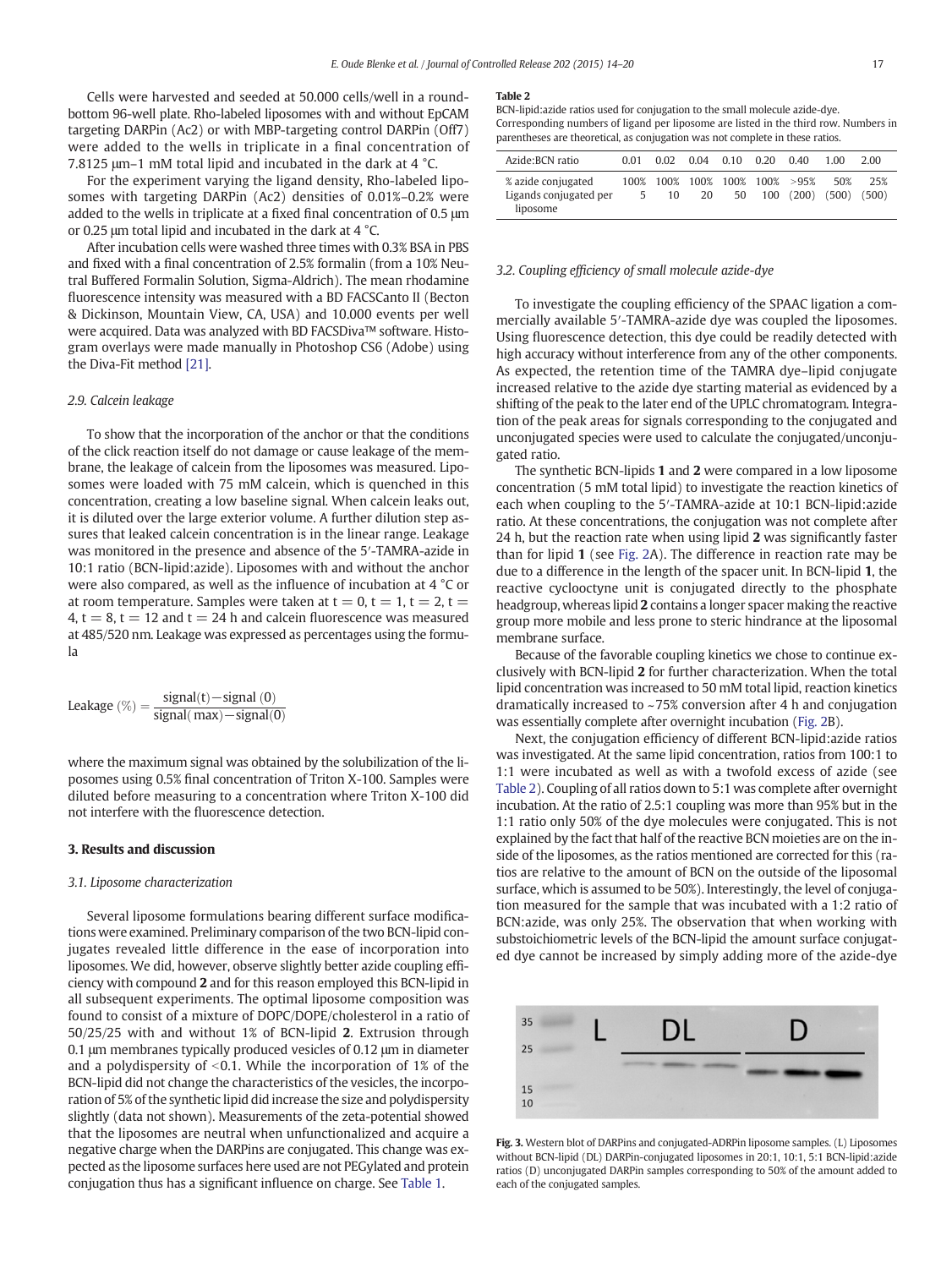#### Table 3

BCN-lipid:azide ratios used for conjugation to the azido-DARPins.

| Azide: BCN ratio                | 0.05  | 0.10  | 0.20  |
|---------------------------------|-------|-------|-------|
| % azide conjugated              | 23.4% | 17.5% | 11.4% |
| Ligands conjugated per liposome | h     | a     |       |

may indicate that a fraction of the BCN groups are not reactive or available for binding. A possible explanation is that part of the liposomes is not unilamellar, although that is generally assumed when membrane extrusion is used. If a liposome has more than one bilayer, the BCN groups in the inner layers are not available for reaction and total available fraction is less than 50%. Another possible reason for incomplete availability of the BCN moiety may be due to its relative hydrophobicity, causing it to fold back into the bilayer as has been previously described in polymer vesicles [\[22\]](#page-6-0).

A final explanation for the incomplete coupling when using equimolar ratio is that the surface of the liposome becomes occupied at a certain point after which no additional dye molecules can be conjugated. This may explain why conjugation of the 1:1 sample did not go to completion while half of the BCN groups remain unreacted.

Working with the assumption that a liposome consists of 100.000 lipid molecules [\[23\],](#page-6-0) this results in the theoretical number of molecules per liposome as shown in [Table 2.](#page-3-0) Between ratios of 1:5 and 1:100 conjugation of small molecule azide is complete, so the exact number of conjugated molecules can be controlled by the feed concentration. It obviously depends on the application which density of surface modification is desired, but in the case of targeting ligands our data (see 3.4) as well as previous reports show that numbers well below 100 are sufficient to achieve cell association [\[24\]](#page-6-0).

#### 3.3. Conjugation of an azide-containing DARPin to liposomal surfaces

The site-specific introduction of azido-amino acids into recombinant proteins allows for full control over the position of the conjugation site. As previously described, azido-homoalanine was introduced at the N-terminus of an anti-EpCAM DARPin, where it replaces the initiator methionine, providing a single, orthogonal conjugation site that does not interfere with the binding domain of the DARPin [\[19\]](#page-6-0). Liposomes containing BCN-lipid 2 were incubated with the azido-DARPin at ratios of 20:1, 10:1, 5:1 BCN-lipid:azide. For optimal electrophoresis the samples were diluted and protein was detected using a polyhistidine antibody after Western blotting, alongside free protein dilutions as a calibration standard. A liposome sample without the BCN-lipid was included to show that there is no non-specific binding to the liposomes and that the washing steps are sufficient to wash away all unconjugated protein. Free DARPin samples were loaded in concentrations corresponding to 50% of the amount that was added to the samples for conjugation. Band intensities in [Fig. 3](#page-3-0) already indicate that conjugation is less than that amount.

For more accurate quantification, the three samples mentioned above were loaded together with protein dilutions equaling 100%, 75%, 50%, 40%, 30%, 20% and 10% of total added protein. Bands were quantified and conjugation ratios were calculated as shown in Table 3. (Quantitative blots are included in Supplementary materials Figs. S1–3.) Compared with coupling of the small molecule dye, coupling of the protein was less efficient (based on molar quantities) and did not reach completion, even though BCN is always in molar excess, and the reaction time was sufficient to reach a plateau. This may be due to the large size of the protein leading to possible steric hindrance. Higher levels of protein conjugation are achievable by increasing the amount of azido-protein added, but the efficiency of the process (percentage of total protein coupled) is then lowered.

By increasing the feed ratio of azide, more protein could be coupled, but the amount coupled relative to the amount that was added is much lower, resulting in the low conjugation percentages.

#### 3.4. Cell association of DARPin functionalized liposomes

To show the functionality of the DARPin modified liposomes, binding studies were undertaken using EpCAM expressing HT-29 cells. Using the SPAAC approach the liposomes were functionalized with DARPin Ac2 which is known to bind EpCAM with low nanomolar affinity [\[18\]](#page-6-0) or with DARPin Off7, which binds Maltose Binding Protein (used as off-target control). Non-functionalized liposomes were also used as secondary control. Experiments were carried out at 4 °C to block internalization mechanisms so any cell association is considered surface binding and not internalization.

When lipid concentrations were varied, i.e. more liposomes were added, increased cell binding was seen with increasing amounts of those liposomes functionalized with Ac2. The liposomes that were functionalized with the off-targeting DARPin did not show any cell association and neither did the unfunctionalized liposomes, indicating that the cell association was DARPin specific. See Fig. 4A.

In a second experiment, liposome concentrations were kept constant, while the density of surface modification was varied. BCN-lipid: azide ratios from 100:1 to 5:1 were used (keeping the azide concentration constant), corresponding to a theoretical maximal conjugation of 5 to 100 ligands per liposome (ligand densities from 0.01% to 0.2% BCNlipid to total lipid). Cell association was found to be independent of ligand density, suggesting that the lower ligand loading is sufficient to achieve cell binding in vitro. The number of total liposomes did have an effect, showing more total cell association in the higher liposome concentration, but again showing no influence of the degree of surface modification (see Fig. 4B).

It has been previously demonstrated that for cell targeting, there is no need for extremely high degrees of surface modification [\[24\]](#page-6-0) and



Fig. 4. Binding of Rho-PE labeled DARPin-modified liposomes to HT-29 cells. A: Ac2 targeted liposomes bind to the EpCAM expressing HT-29 cells whereas Off7 targeted and untargeted liposomes do not. B: When the number of ligands is varied, no increased binding is seen.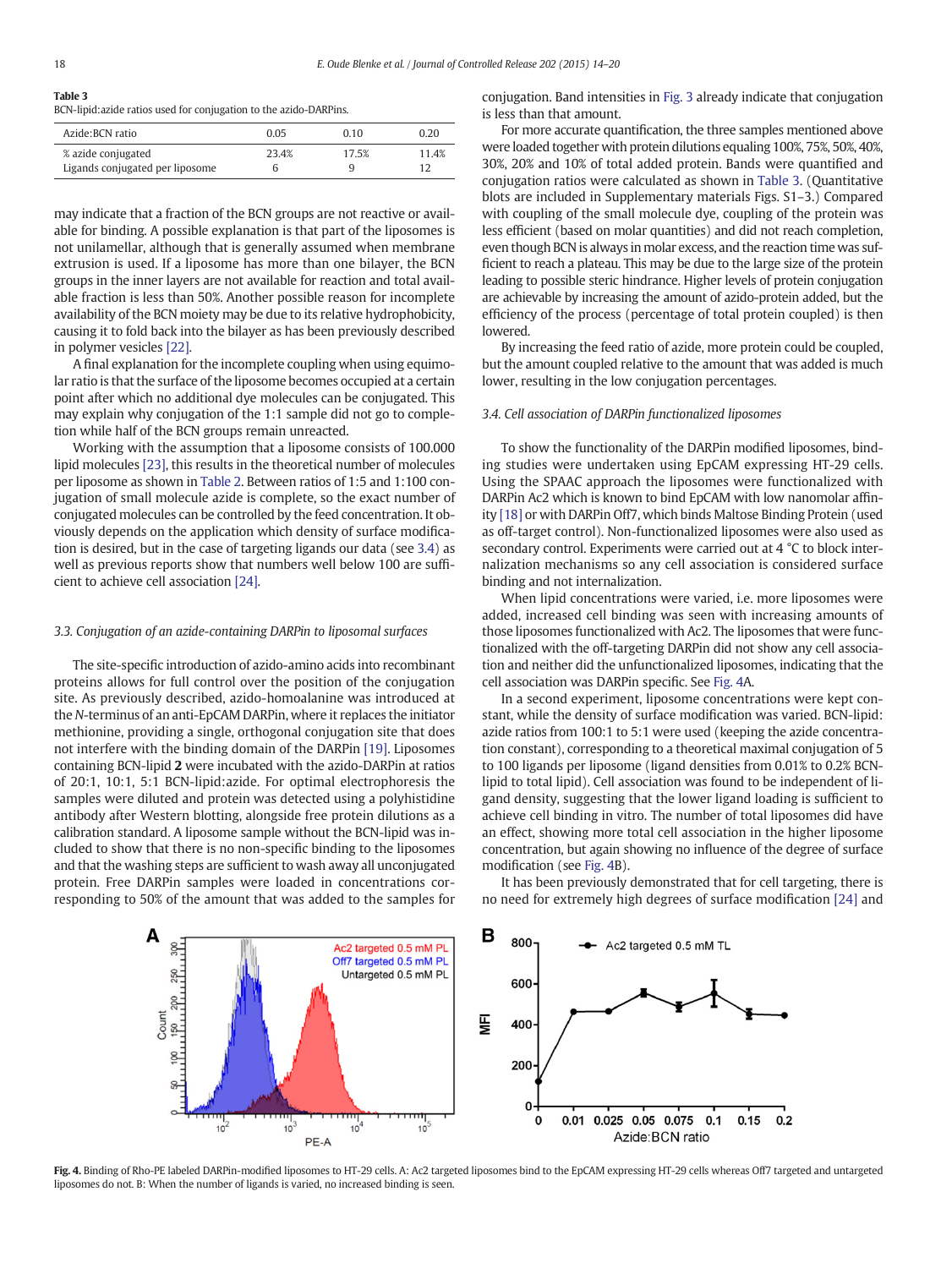<span id="page-5-0"></span>

Fig. 5. Leakage of calcein from liposomes under coupling conditions. A: Liposomes with and without 1% of BCN-lipid show similar leakage profiles. B: Liposomes with 1% of BCN-lipid, incubated with and without azide. The click reaction did not have an influence on the amount of leaked calcein.

certainly not when the binding affinity of the ligand is as high as that of the DARPin. On the contrary, increasing ligand density on a liposomal surface can result in an avidity effect, wherein the discriminative capacity for cells expressing high levels of target versus low expressing cells is lost [\[24\]](#page-6-0). It was recently shown that increasing the avidity of a nanoparticulate system led to nanomolar affinities, also for cell types that were considered 'low expressers' of the target antigen [\[25\].](#page-6-0) The receptor density–avidity relationship is a nonlinear one and most probably is also very much influenced by receptor and ligand type. In the experiments we here describe all the conditions explored were found to result in strong cell association in vitro.

#### 3.5. Leakage assay

To assess the effect of the coupling reaction on the stability of the liposomes, a calcein leakage assay was performed. While no effect on size or polydispersity was observed after incubation and conjugation of the ligands (see [Table 1](#page-2-0)), the leakage assay was performed to show that there is no (temporary) destabilization or rupture of the liposomal membrane during conjugation. The liposome composition used here is inherently leaky due to the use of unsaturated lipids. Despite the presence of cholesterol a quick release was observed in the first hours after the removal of the calcein from the exterior volume. Fig. 5A shows the leakage rates of azide-treated liposomes with and without BCN-lipid 2 and Fig. 5B shows the leakage of liposomes containing the BCN-lipid that were incubated with or without the azide. No increased leakage was seen after incorporation of the BCN-lipid or during the click reaction. Leakage rates were expressed relative to the maximum leakage that was measured after solubilization of the liposomes with Triton X-100. Leakage reached a plateau of approximately 30% and could not be decreased by incubation at 4 °C as compared to RT (see Supplementary materials Fig. S4).

### 4. Conclusion

To date, modification of liposomes via "click chemistry" has relied upon either the Staudinger ligation [6] or the copper (I) catalyzed alkyne/azide cycloaddition (CuAAC) [\[26,27\]](#page-6-0). We here described what is, to our knowledge, the first demonstration of liposome functionalization by using a strain-promoted alkyne/azide cycloaddition (SPAAC) wherein the cyclooctyne moiety is incorporated into the liposomal membrane. The inverse approach, employing azide-modified lipids in the liposome has been previously reported, however, this then requires modification of the ligand to introduce a cyclooctyne group [\[28\].](#page-6-0) The SPAAC approach eliminates the need of the copper catalyst, which can be toxic in many liposome applications. When a small molecule azide is used as the 'ligand' reasonable reaction rates are achieved and the degree of surface modification can be fully controlled. A growing number of azide-modified compounds are commercially available and methods

to incorporate azides in peptides and proteins are also increasing. In this work we show the application of site-specific conjugation by conjugating an azide-modified DARPin to a liposome and the feasibility of this approach for cell targeting. Site-specific conjugation is an advantage over other conjugation methods and SPAAC is an attractive alternative for copper-catalyzed CuAAC.

#### Acknowledgments

The research leading to these results has received support from the Innovative Medicines Initiative Joint Undertaking under grant agreement no. 115363 resources of which are composed of financial contribution from the European Union's Seventh Framework Programme (FP7/2007-2013) and EFPIA companies' in kind contribution. Financial support also provided by Utrecht University and the Netherlands Organization for Scientific Research (VIDI grant to NIM 700.59.427).

#### Appendix A. Supplementary data

Supplementary data to this article can be found online at [http://dx.](http://dx.doi.org/10.1016/j.jconrel.2015.01.027) [doi.org/10.1016/j.jconrel.2015.01.027.](http://dx.doi.org/10.1016/j.jconrel.2015.01.027)

#### References

- [1] R.I. Jølck, L.N. Feldborg, S. Andersen, S.M. Moghimi, T.L. Andresen, Engineering liposomes and nanoparticles for biological targeting, Adv. Biochem. Eng. Biotechnol. 125 (2011) 251–280. http://dx.doi.org[/10.1007/10\\_2010\\_92.](http://dx.doi.org/10.1007/10_2010_92)
- [2] M. Fleiner, P. Benzinger, T. Fichert, U. Massing, Studies on protein − liposome coupling using novel thiol-reactive coupling lipids: influence of spacer length and polarity, Bioconjug. Chem. 12 (2001) 470–475. http://dx.doi.org[/10.1021/bc000101m.](http://dx.doi.org/10.1021/bc000101m)
- [3] F. Said Hassane, B. Frisch, F. Schuber, Targeted liposomes: convenient coupling of ligands to preformed vesicles using "click chemistry", Bioconjug. Chem. 17 (2006) 849–854. http://dx.doi.org/[10.1021/bc050308l](http://dx.doi.org/10.1021/bc050308l).
- [4] B.C. Bundy, J.R. Swartz, Site-specific incorporation of p-propargyloxyphenylalanine in a cell-free environment for direct protein–protein click conjugation, Bioconjug. Chem. 21 (2010) 255–263. http://dx.doi.org[/10.1021/bc9002844](http://dx.doi.org/10.1021/bc9002844).
- [5] E. Saxon, Cell surface engineering by a modified Staudinger reaction, Science 80 (287) (2000) 2007–2010. http://dx.doi.org[/10.1126/science.287.5460.2007](http://dx.doi.org/10.1126/science.287.5460.2007).
- [6] H. Zhang, Y. Ma, X.-L. Sun, Chemically-selective surface glyco-functionalization of liposomes through Staudinger ligation, Chem. Commun. (Camb.) (2009) 3032–3034. http://dx.doi.org/[10.1039/b822420j](http://dx.doi.org/10.1039/b822420j).
- [7] F.L. Lin, H.M. Hoyt, H. van Halbeek, R.G. Bergman, C.R. Bertozzi, Mechanistic investigation of the staudinger ligation, J. Am. Chem. Soc. 127 (2005) 2686–2695. http:// dx.doi.org[/10.1021/ja044461m](http://dx.doi.org/10.1021/ja044461m).
- [8] N.J. Agard, J.A. Prescher, C.R. Bertozzi, A strain-promoted [3 + 2] azide-alkyne cycloaddition for covalent modification of biomolecules in living systems, J. Am. Chem. Soc. 126 (2004) 15046–15047. http://dx.doi.org[/10.1021/ja044996f](http://dx.doi.org/10.1021/ja044996f).
- [9] P.V. Chang, J.A. Prescher, E.M. Sletten, J.M. Baskin, I.A. Miller, N.J. Agard, et al., Copper-free click chemistry in living animals, Proc. Natl. Acad. Sci. U. S. A. 107 (2010) 1821–1826. http://dx.doi.org[/10.1073/pnas.0911116107](http://dx.doi.org/10.1073/pnas.0911116107).
- [10] S.T. Laughlin, C.R. Bertozzi, In vivo imaging of Caenorhabditis elegans glycans, ACS Chem. Biol. 4 (2009) 1068–1072. http://dx.doi.org[/10.1021/cb900254y.](http://dx.doi.org/10.1021/cb900254y)
- [11] J. Dommerholt, S. Schmidt, R. Temming, L.J. a Hendriks, F.P.J.T. Rutjes, J.C.M. Van Hest, et al., Readily accessible bicyclononynes for bioorthogonal labeling and three-dimensional imaging of living cells, Angew. Chem. Int. Ed. 49 (2010) 9422–9425. http://dx.doi.org[/10.1002/anie.201003761](http://dx.doi.org/10.1002/anie.201003761).